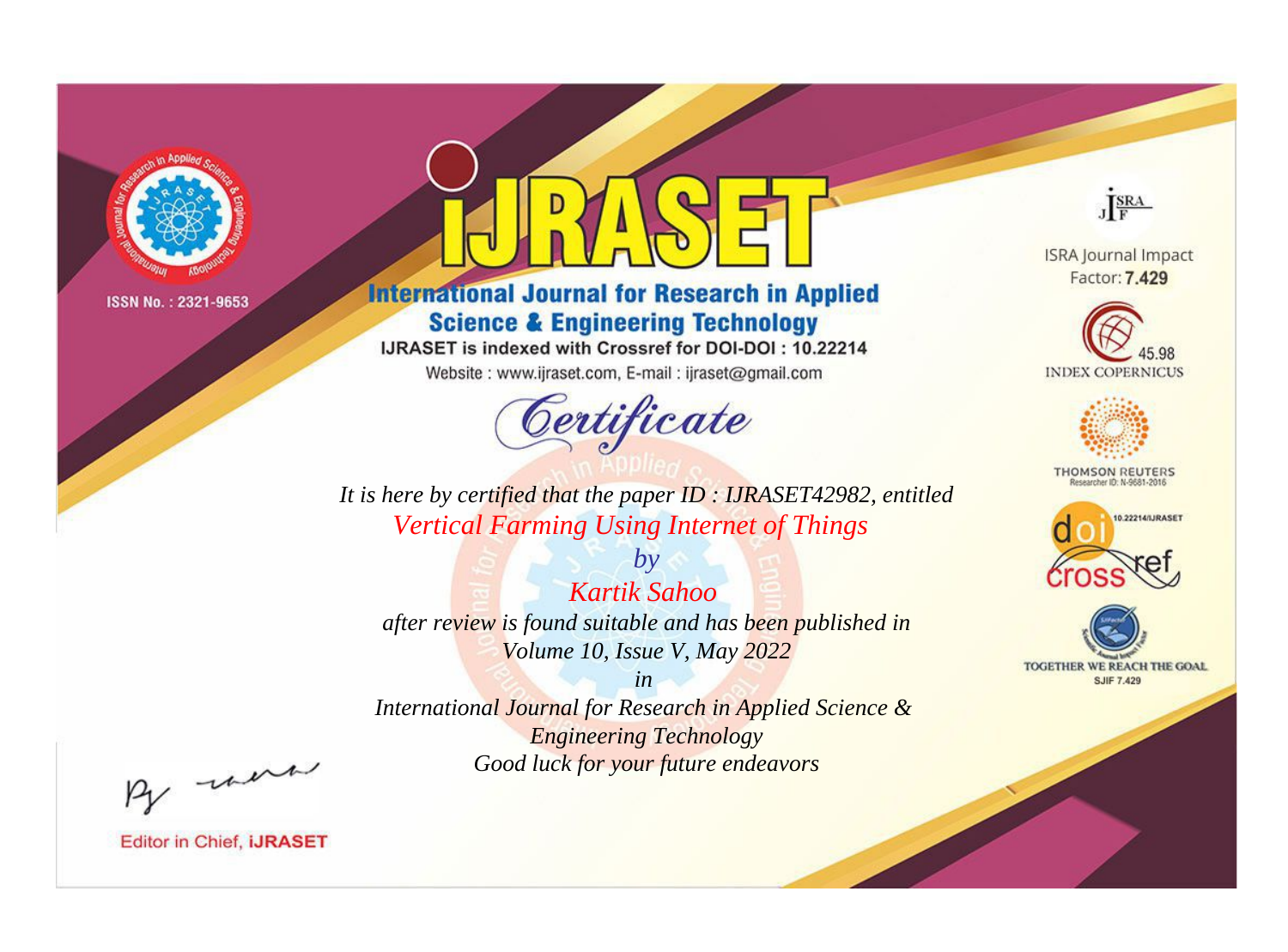

# **International Journal for Research in Applied Science & Engineering Technology**

IJRASET is indexed with Crossref for DOI-DOI: 10.22214

Website: www.ijraset.com, E-mail: ijraset@gmail.com



JERA

**ISRA Journal Impact** Factor: 7.429





**THOMSON REUTERS** 



TOGETHER WE REACH THE GOAL **SJIF 7.429** 

It is here by certified that the paper ID: IJRASET42982, entitled **Vertical Farming Using Internet of Things** 

Karishma Moharatha after review is found suitable and has been published in Volume 10, Issue V, May 2022

 $b\nu$ 

 $in$ International Journal for Research in Applied Science & **Engineering Technology** Good luck for your future endeavors

By morn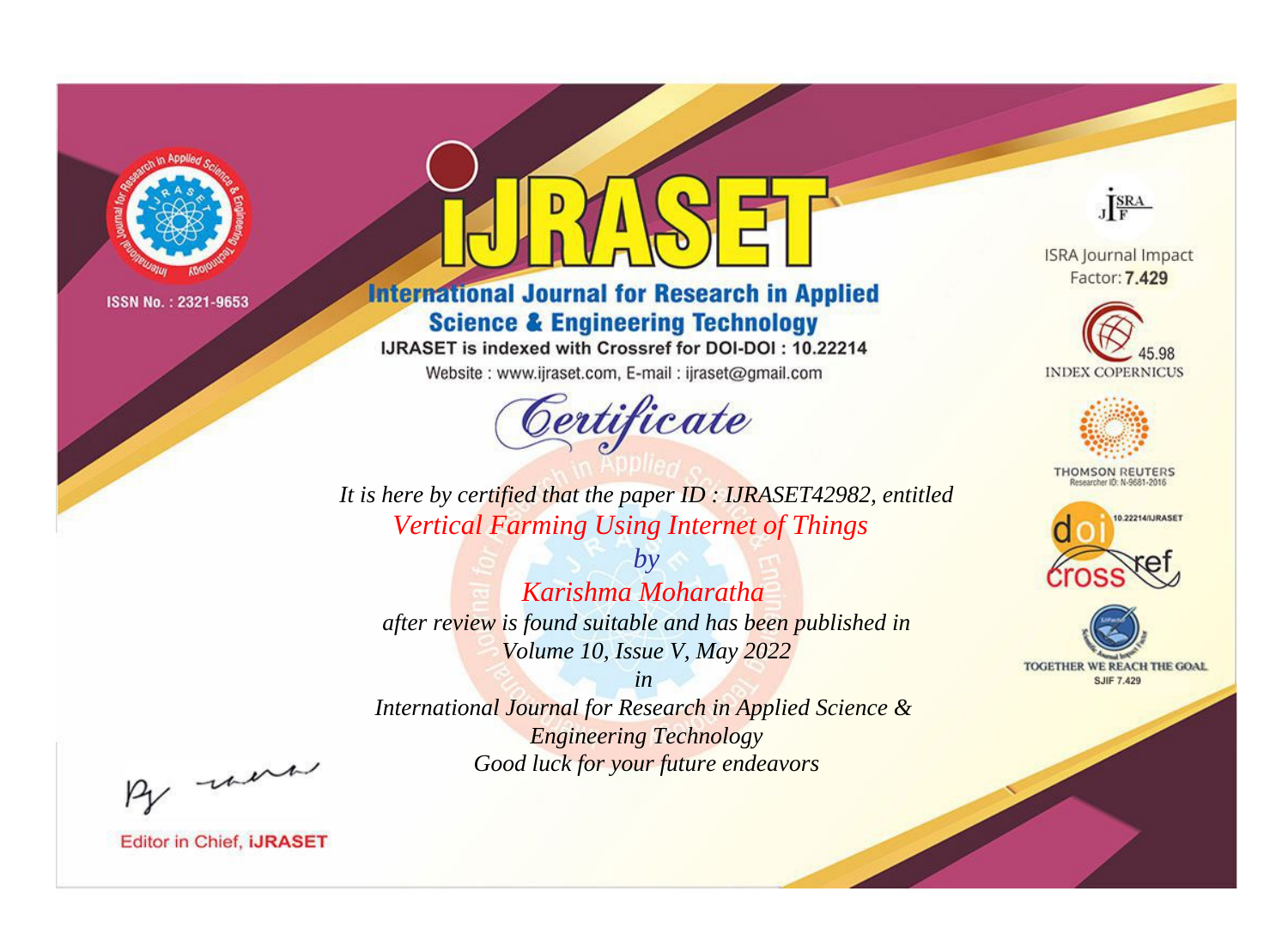

# **International Journal for Research in Applied Science & Engineering Technology**

IJRASET is indexed with Crossref for DOI-DOI: 10.22214

Website: www.ijraset.com, E-mail: ijraset@gmail.com



JERA

**ISRA Journal Impact** Factor: 7.429





**THOMSON REUTERS** 



TOGETHER WE REACH THE GOAL **SJIF 7.429** 

*It is here by certified that the paper ID : IJRASET42982, entitled Vertical Farming Using Internet of Things*

*by Smurtirekha Jena after review is found suitable and has been published in Volume 10, Issue V, May 2022*

*in International Journal for Research in Applied Science &* 

*Engineering Technology Good luck for your future endeavors*

By morn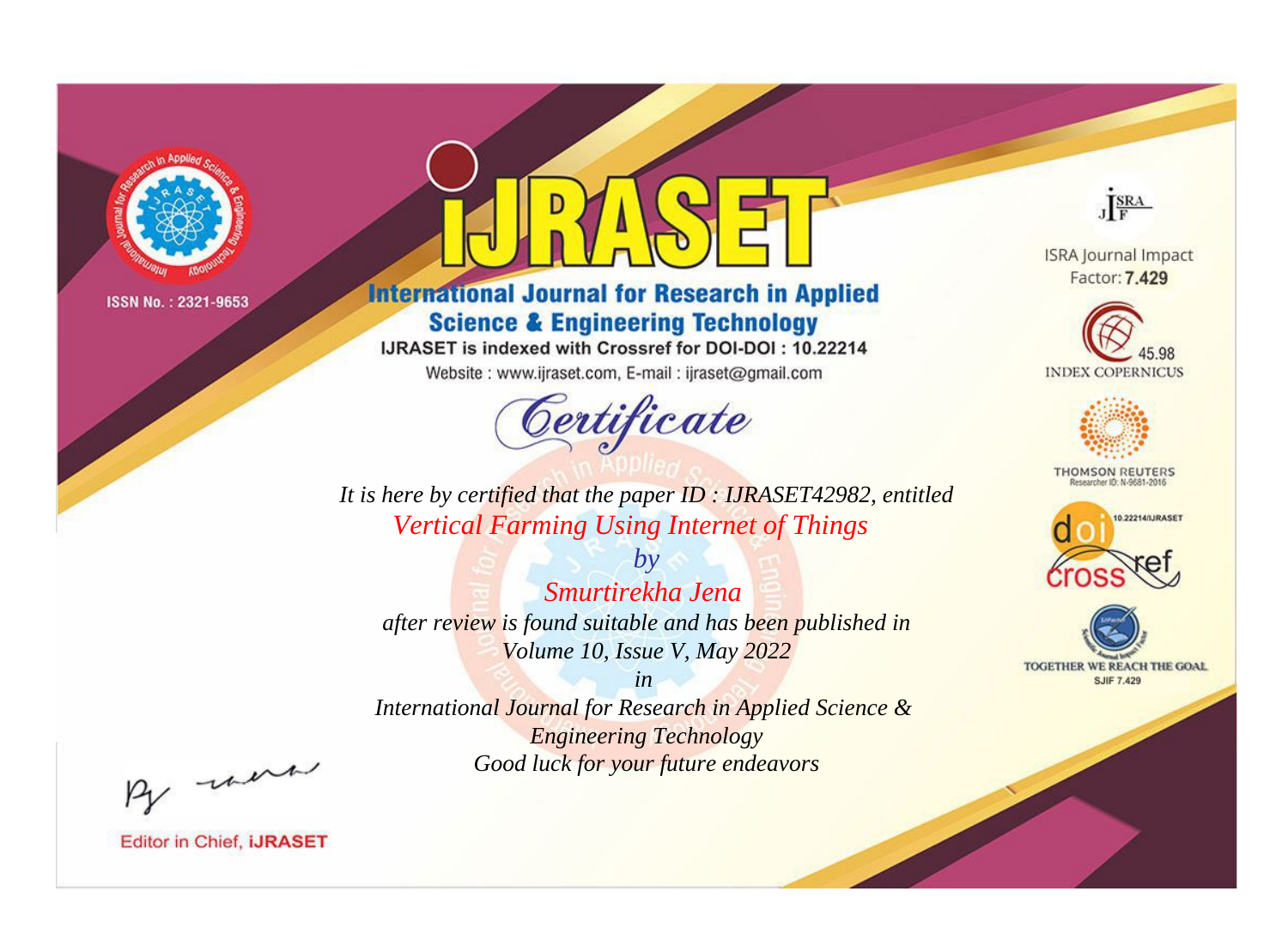

# **International Journal for Research in Applied Science & Engineering Technology**

IJRASET is indexed with Crossref for DOI-DOI: 10.22214

Website: www.ijraset.com, E-mail: ijraset@gmail.com



JERA

**ISRA Journal Impact** Factor: 7.429





**THOMSON REUTERS** 



TOGETHER WE REACH THE GOAL **SJIF 7.429** 

*It is here by certified that the paper ID : IJRASET42982, entitled Vertical Farming Using Internet of Things*

*by Sakti Prasad Jen after review is found suitable and has been published in Volume 10, Issue V, May 2022*

*in* 

*International Journal for Research in Applied Science & Engineering Technology Good luck for your future endeavors*

By morn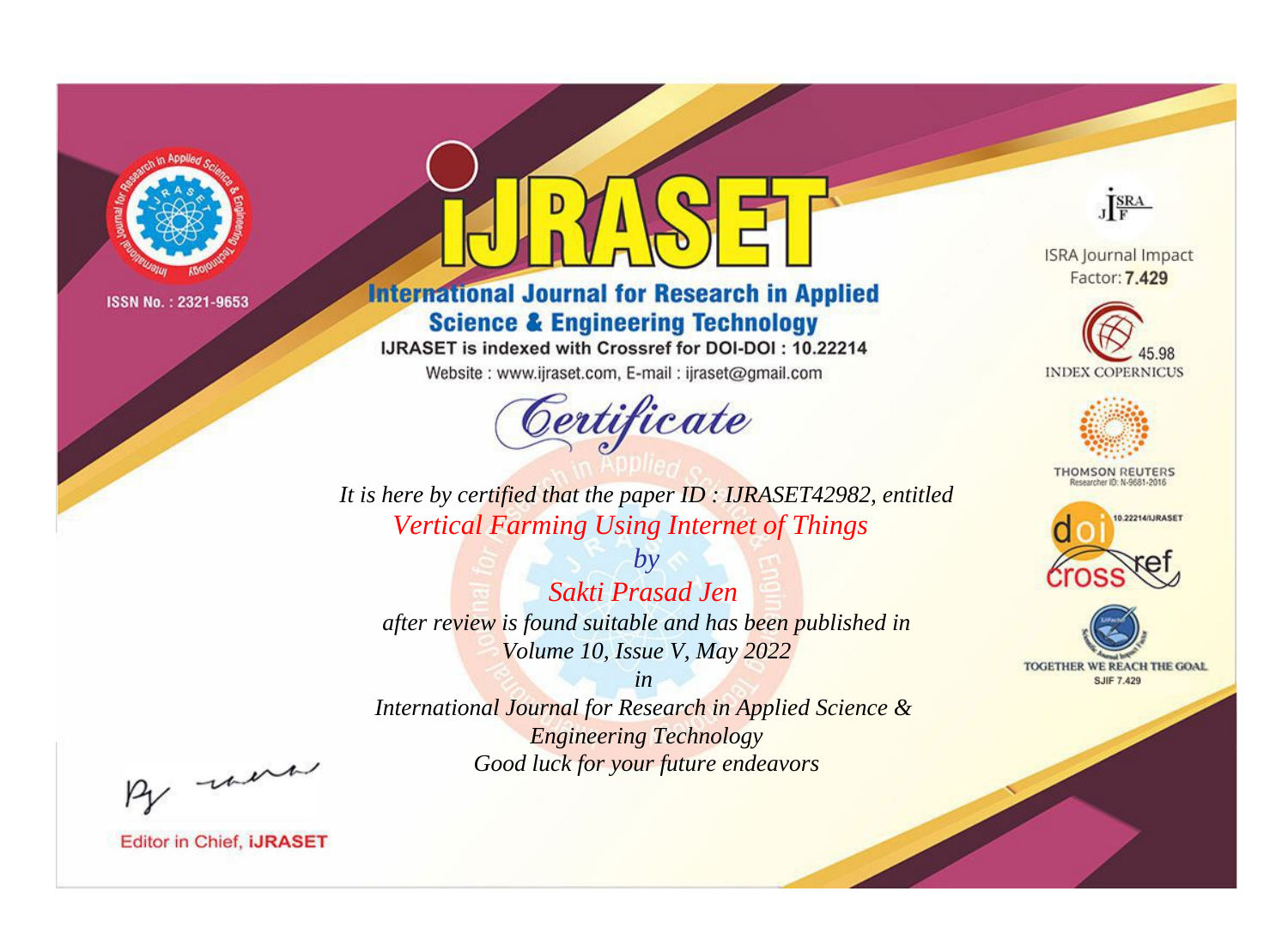

# **International Journal for Research in Applied Science & Engineering Technology**

IJRASET is indexed with Crossref for DOI-DOI: 10.22214

Website: www.ijraset.com, E-mail: ijraset@gmail.com



JERA

**ISRA Journal Impact** Factor: 7.429





**THOMSON REUTERS** 



TOGETHER WE REACH THE GOAL **SJIF 7.429** 

It is here by certified that the paper ID: IJRASET42982, entitled **Vertical Farming Using Internet of Things** 

 $by$ Kirtiraj Mohalik after review is found suitable and has been published in Volume 10, Issue V, May 2022

 $in$ International Journal for Research in Applied Science & **Engineering Technology** Good luck for your future endeavors

By morn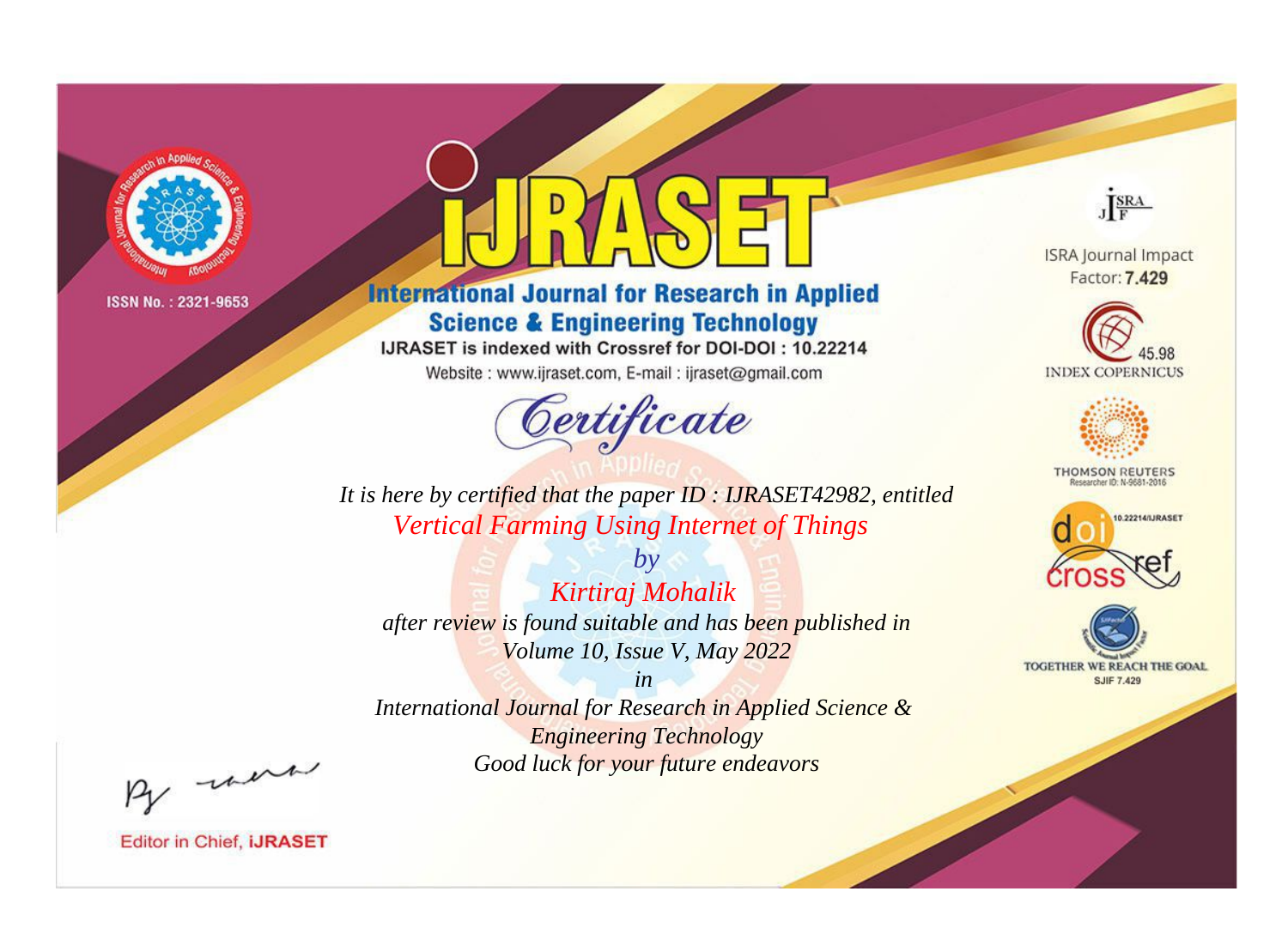

# **International Journal for Research in Applied Science & Engineering Technology**

IJRASET is indexed with Crossref for DOI-DOI: 10.22214

Website: www.ijraset.com, E-mail: ijraset@gmail.com



JERA

**ISRA Journal Impact** Factor: 7.429





**THOMSON REUTERS** 



TOGETHER WE REACH THE GOAL **SJIF 7.429** 

*It is here by certified that the paper ID : IJRASET42982, entitled Vertical Farming Using Internet of Things*

*Prof. Sushree Monali Swain after review is found suitable and has been published in Volume 10, Issue V, May 2022*

*by*

*in* 

*International Journal for Research in Applied Science & Engineering Technology Good luck for your future endeavors*

By morn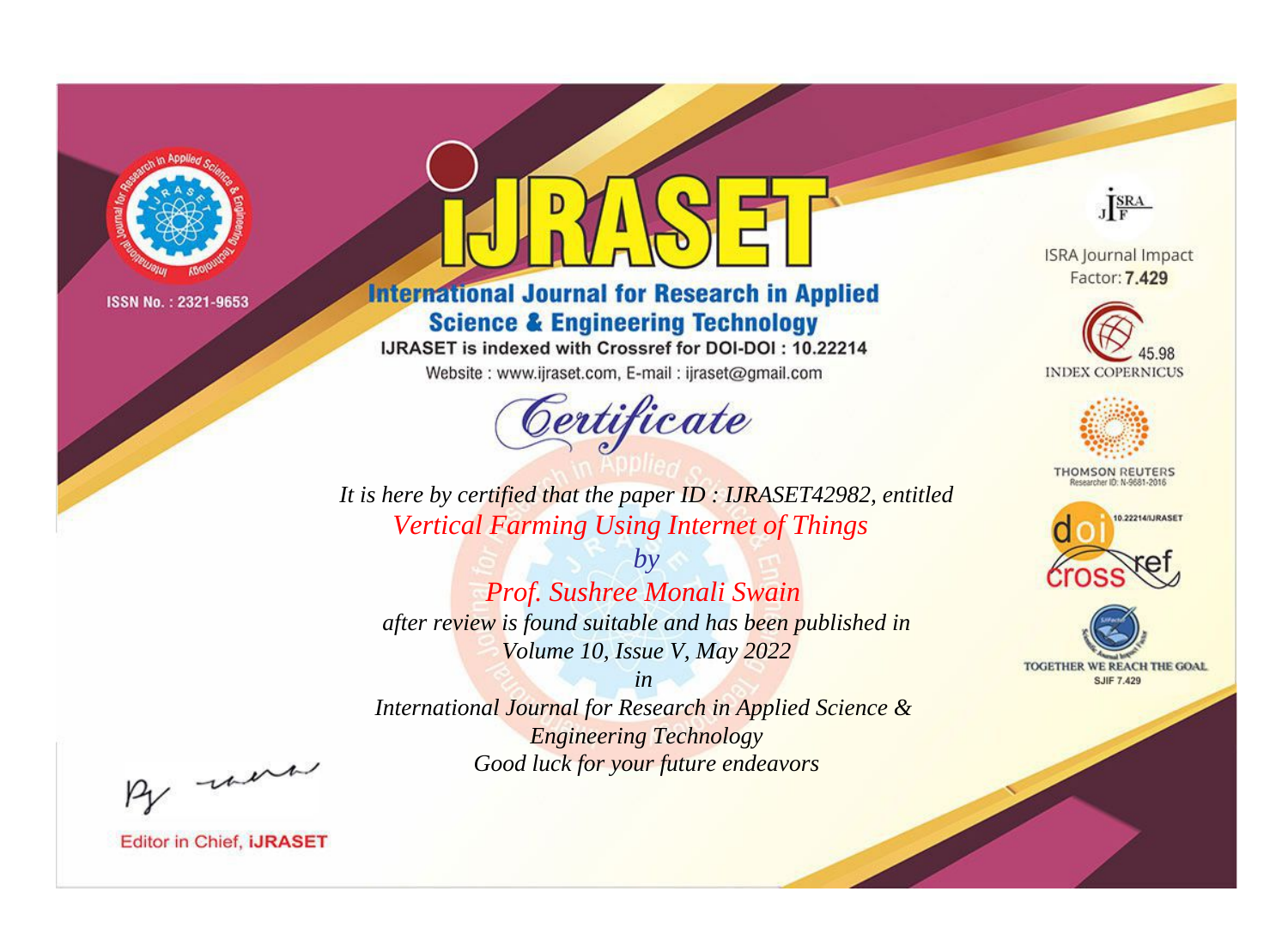

# **International Journal for Research in Applied Science & Engineering Technology**

IJRASET is indexed with Crossref for DOI-DOI: 10.22214

Website: www.ijraset.com, E-mail: ijraset@gmail.com



JERA

**ISRA Journal Impact** Factor: 7.429





**THOMSON REUTERS** 



TOGETHER WE REACH THE GOAL **SJIF 7.429** 

It is here by certified that the paper ID: IJRASET42982, entitled **Vertical Farming Using Internet of Things** 

 $by$ Prof Monali Madhusmita after review is found suitable and has been published in Volume 10, Issue V, May 2022

 $in$ International Journal for Research in Applied Science & **Engineering Technology** Good luck for your future endeavors

By morn